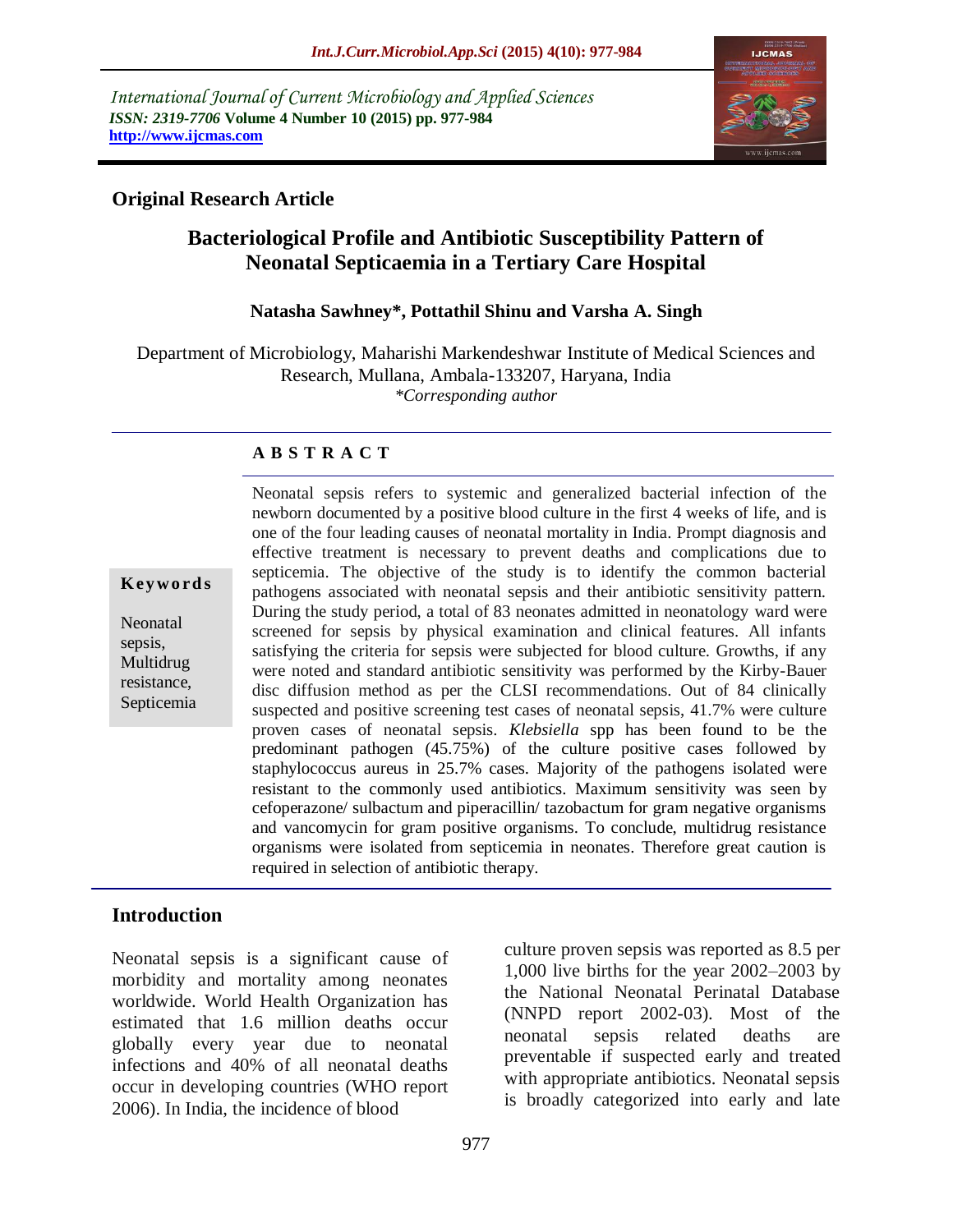onset sepsis depending upon the postnatal day of presentation. Early-onset neonatal sepsis (EONS) occurs within first 72 h of life, while the late-onset neonatal sepsis (LONS) occurs between 72 h to 90 days of life (Sundaram *et al.,* 2009). The bacterial agents implicated in early-onset sepsis include group B *Streptococcus* (GBS), *Escherichia coli*, coagulase-negative *Staphylococcus*, *Haemophilus influenzae* and *Listeria monocytogenes* (Anderson-Belly *et al.,* 2010; Edmond and Zaidi, 2010; Maayan-Metzger *et al.,* 2009)**.** The organisms commonly associated with lateonset sepsis include coagulase-negative *Staphylococci* (CONS), *Staphylococcus aureus, Klebsiella pneumoniae, Escherichia coli, Enterobacter spp., Pseudomonas aeruginosa* and *Acinetobacter* species (Kaistha *et al.,* 2009). The bacteriological profile for causative organisms of neonatal sepsis differs significantly between developed and developing countries (Sanghvi and Tudehope, 1996; Stoll *et al.,* 2002) a pneumoniae is the most common bacterial agent causing neonatal sepsis in developing countries, while group B Streptococcus and coagulase-negative staphylococci (CONS) are the common agents in developed countries (Iregbu *et al.,* 2006). Even among developing countries, regional variation in prevalence of the bacterial agents causing neonatal sepsis exists (Kuruvilla *et al.,* 1998; Chacko and Sohi, 2005). Therefore, it is essential to establish the bacteriological profile of organism associated with septicemia.

Prompt diagnosis and effective treatment is necessary to prevent deaths and complications due to septicemia. Physical signs and symptoms are useful in identifying infants and children with septicemia. These clinical characteristics can be good predictors for positive blood culture but they have limited specificity and sensitivity (Tumbarello *et al.,* 2007; Weber *et al.,*

2003). Rapid immunological techniques like C-Reactive Proteins (CRP) assays may help in the diagnosis of septicemia; however they lack the capacity to detect specific pathogens and are not available in many centers in developing countries (Singh *et al* 2003). Neonatal blood culture positive rate have been found to range from 25–54% (English *et al.,* 2004; Klingenberg *et al.,* 2003; Mugalu *et al.,* 2006). Blood culture to isolate the offending pathogen remains the gold standard for definitive diagnosis of septicemia. But the results of blood culture takes hours to days, thus necessitating initial empirical treatment of suspected cases. However, the appropriateness of this empirical therapy is being challenged in the present era of changing bacteriological profile and increasing antimicrobial resistance (WHO report 1995). Therefore, the knowledge of common organisms causing neonatal sepsis in a particular area and their antibiotic sensitivity pattern should be borne in mind before setting guidelines for empirical therapy. Hence, the current study was designed to determine the common bacterial agents associated with neonatal sepsis and their antibiotic susceptibility pattern in a tertiary care hospital in Northern India.

# **Materials and Methods**

# **Study setting and duration**

This prospective observational cohort study was conducted in the department of microbiology and Paediatrics of Maharishi Markendeshwar Institute Of Medical Sciences and Research, Mullana (Ambala) tertiary care hospital (750 bedded), over a period of one year from March 2012 through February 2013. This study was approved by the Research and Ethical committees of our institute and informed consent was obtained from each patient's next of kin.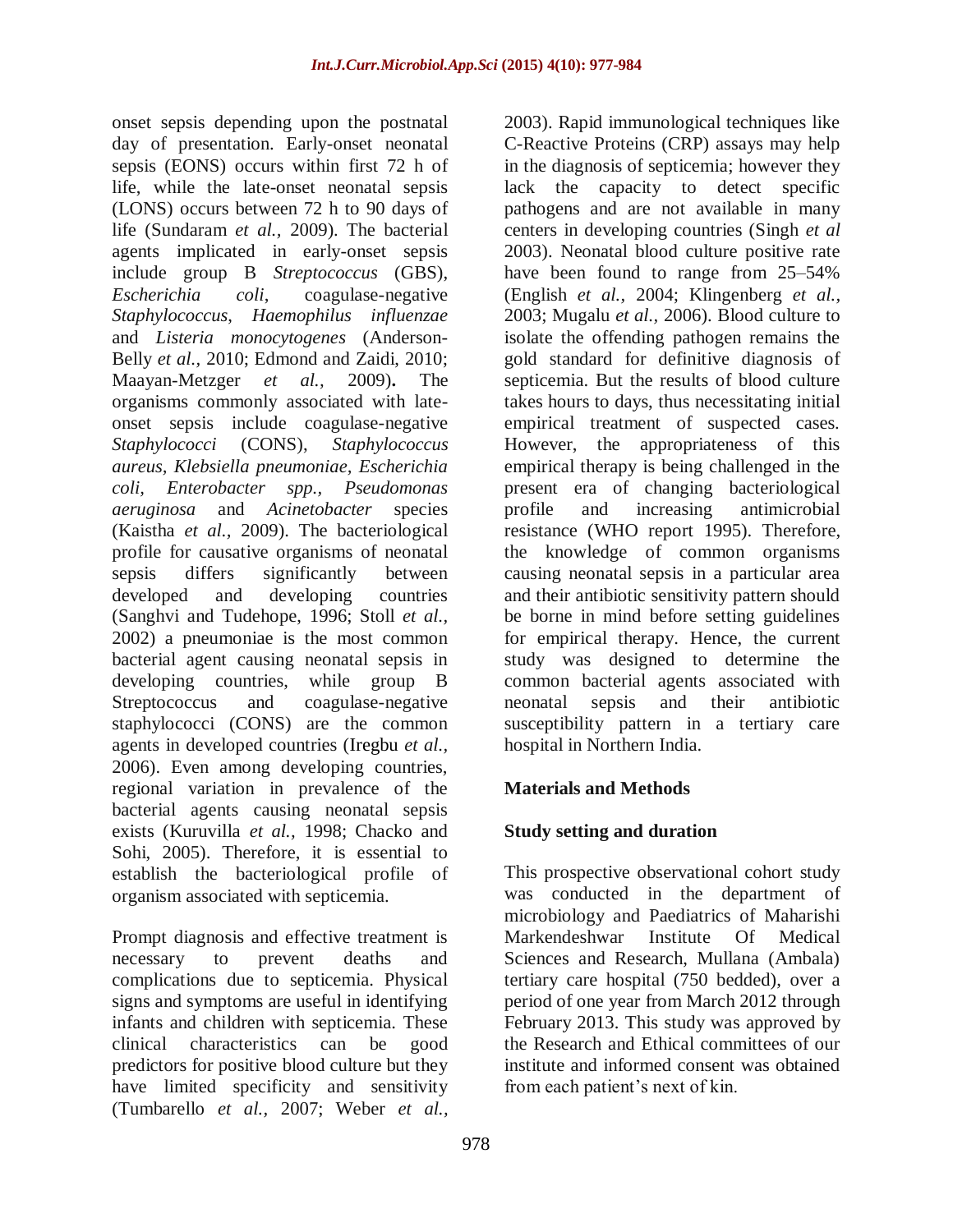# **Study population**

During the study period, A total of 83 neonates admitted in neonatology ward were screened for sepsis by the examining physician and sepsis was clinically suspected if the neonate had symptoms and signs suggestive of sepsis such as poor feeding, poor activity, respiratory distress, apnea, seizure, lethargy, bulging anterior fontanel, fever, hypothermia, jaundice, vomiting, loose stools, abdominal distension cyanosis, bleeding, mottling, tachycardia, weak pulse, grunting, retractions, nasal flaring were noted. Septic screening tests like band cell count, C- reactive protein, and micro erythrocyte sedimentation rate were done in all these cases. All neonates in whom sepsis was suspected and had at least two positive screening tests were included in the study.

### **Specimen collection and processing**

All blood cultures were collected from a peripheral vein with proper aseptic precautions before starting any antibiotic therapy. A minimum of 3 mL of blood was collected from each patient using proper aseptic precautions and inoculated immediately into 30 mL of brain heart infusion broth with 0.025% Sodium polyanethol sulfonate as anticoagulant (HiMedia Laboratories, Mumbai). A second similar sample was obtained on the same day from a different site after few hours to rule out contamination with skin flora. Both the bottles were incubated aerobically at 37°C for 7 days. Subcultures were made on sheep blood agar and MacConkey agar (HiMedia, Mumbai, India) and chocolate agar routinely after 48 h and 7 days. Subculture was also done in between if visible turbidity appeared. All the inoculated culture plates were incubated at 37°C for overnight.

### **Identification of bacterial isolates and Antibiotic sensitivity testing**

After incubation, the growth was identified by colony characteristics and standard biochemical tests (Bailey and Scott., 1994; Chap. 13). Antimicrobial susceptibility testing was performed by the Kirby-Bauer disc diffusion method as per the CLSI recommendations (NCCLS Supplement 2000).

# **Quality control**

Every new batch of culture media was incubated at  $37^{\circ}$ C for overnight to check the sterility. *E. coli* ATCC 25922 and *P. aeruginosa* ATCC 27853 were used as quality control strains for antimicrobial susceptibility testing. However, a non-ESBL producing organism *E. coli* ATCC 25922 and an ESBL-producing organism K. pneumoniae ATCC 700603 was used while testing ESBL screening and phenotypic confirmatory tests.

# **Results and Discussion**

During the study period, there were a total of 84 clinically suspected cases of neonatal sepsis. The demographic profile and the predisposing factors of these 84 cases are summarized in (Table 1). Of these 84 neonates, 42(50%) were inborn, while the other 42(50%) were outborn. Amongst all the clinically suspected cases of neonatal sepsis, 48(57.2%) were early onset and 36 (42.8%) were late onset sepsis. Also, 27(56.2%) early onset cases were positive for the blood culture while only 8(22.2%) late onset sepsis cases were positive for blood culture (p value 0.003). Overall, of all the neonates screened, 41.7% (35 of 84) of the clinically suspected cases were culture proven cases of neonatal sepsis. Out of 35 culture proven cases, 23 (65.7%) sepsis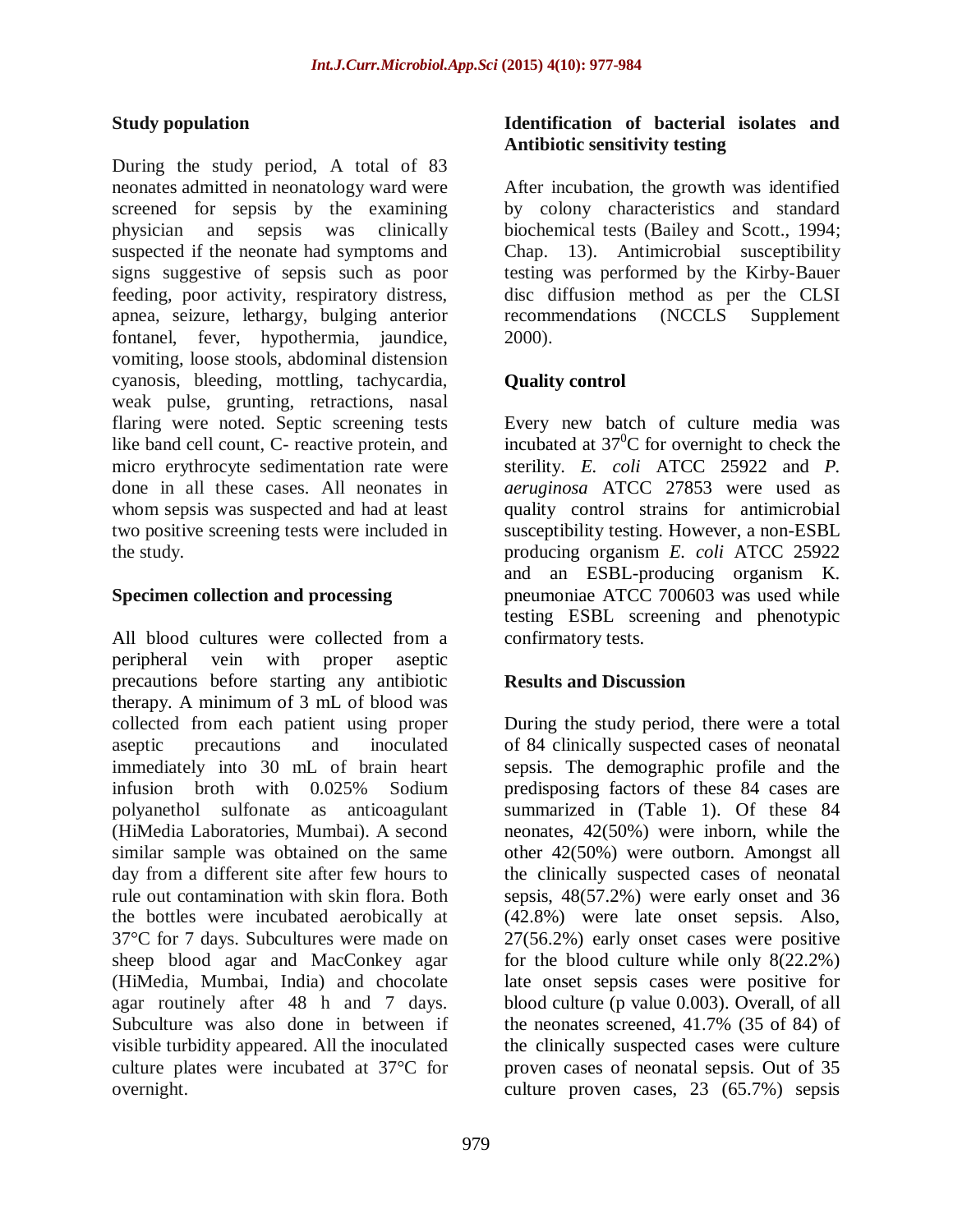cases were attributable to gram negative species while only 11 (31.5%) cases were attributable to gram positive. *Candida* was also isolated from one (2.8%) case. *Klebsiella* species and *Staphylococcus aureus* were the most common gram negative and gram positive organisms, together accounting for 45.7% and 25.8% of the isolates respectively. Other common gram negative isolates were *Escherichia coli*  (11.4%), *Pseudomonas* spp (5.8%), *Proteus*  spp (2.8%) and other less frequent isolates (Table 2).

Table 3 and 4 shows the antibiotic sensitivity patterns of the common organisms isolated. In most number of cases, *Staphylococcus aureus* was resistant to the commonly used antibiotics, including penicillin, cloxacillin and cephalexin. None of the gram negative isolates were resistant to vancomycin. Of the two amino glycosides studied, amikacin scored over gentamicin in terms of sensitivity for *Staphylococcus aureus*. Amongst the gram negative isolates, most of them were resistant to commonly used antibiotics. Ciprofloxacin was sensitive in about 50–60% of cases isolated. Newer combinations of antibiotics like piperacillin/tazobactum and cefoperazone/sulbactum were sensitive in more than 95% 0f cases.

Neonatal sepsis refers to systemic and generalized bacterial infection of the newborn documented by a positive blood culture in the first four weeks of life and is one of the four leading causes of neonatal mortality in India (Mustafa and Laeeq Ahmed, 2014). The gold standard for diagnosis of septicemia is the isolation of bacterial agent from blood culture. The prevalence of bacterial profile of blood culture and their susceptibility patterns in an area, provide guidance to start empirical treatment which is the cornerstone in the

management of sepsis (Mustafa and Laeeq Ahmed, 2014).

In this study, blood culture positivity rate in neonatal septicemia cases was 41.7%, similar results found in various studies (Kumhar *et al.,* 2002; Desai *et al.,* 2011). Also, the gram negative organisms constituted the major group of isolates (65.7%) from neonatal septicemia cases, which correlates with the findings (67.85%) of Desai *et al.* (2011) and 65% in another study (Mustafa and Laeeq Ahmed, 2014). Among this group, *Klebsiella* spp has been found to be the predominant pathogen (45.75%) which correlates with the findings (47.1%) of Madhu Sharma *et al.* (2002). A total of 31.5% of gram positive organisms has been observed in our study which correlates with the findings of Roy *et al* (2002) and Desai *et al.* (2011). *Staphylococcus aureus* was the predominant pathogen (25.7%)**.** The results of antibiotic sensitivity revealed that majority of gram negative organisms were resistant to commonly used antibiotic like amoxicillin. It has been also shown that piperacillin/ tazobactum and cefoperazone/sulbactum were the two most effective antibiotics against gram negative organisms. Majority of *Staphylococcus aureus* was resistant to amoxicillin. Vancomycin still remains the most sensitive drug for *Staphylococcus aureus*, concluding not a single case of resistance which correlates with Roy *et al.*  (2002).

# **Conclusion**

Neonatal septicemia is a life threatening emergency and rapid treatment with antibiotics is mandatory for a favourable outcome. Clinical recognition of neonatal sepsis is not always straight-forward. Appropriate intervention requires an early aetiological diagnosis. In the present study,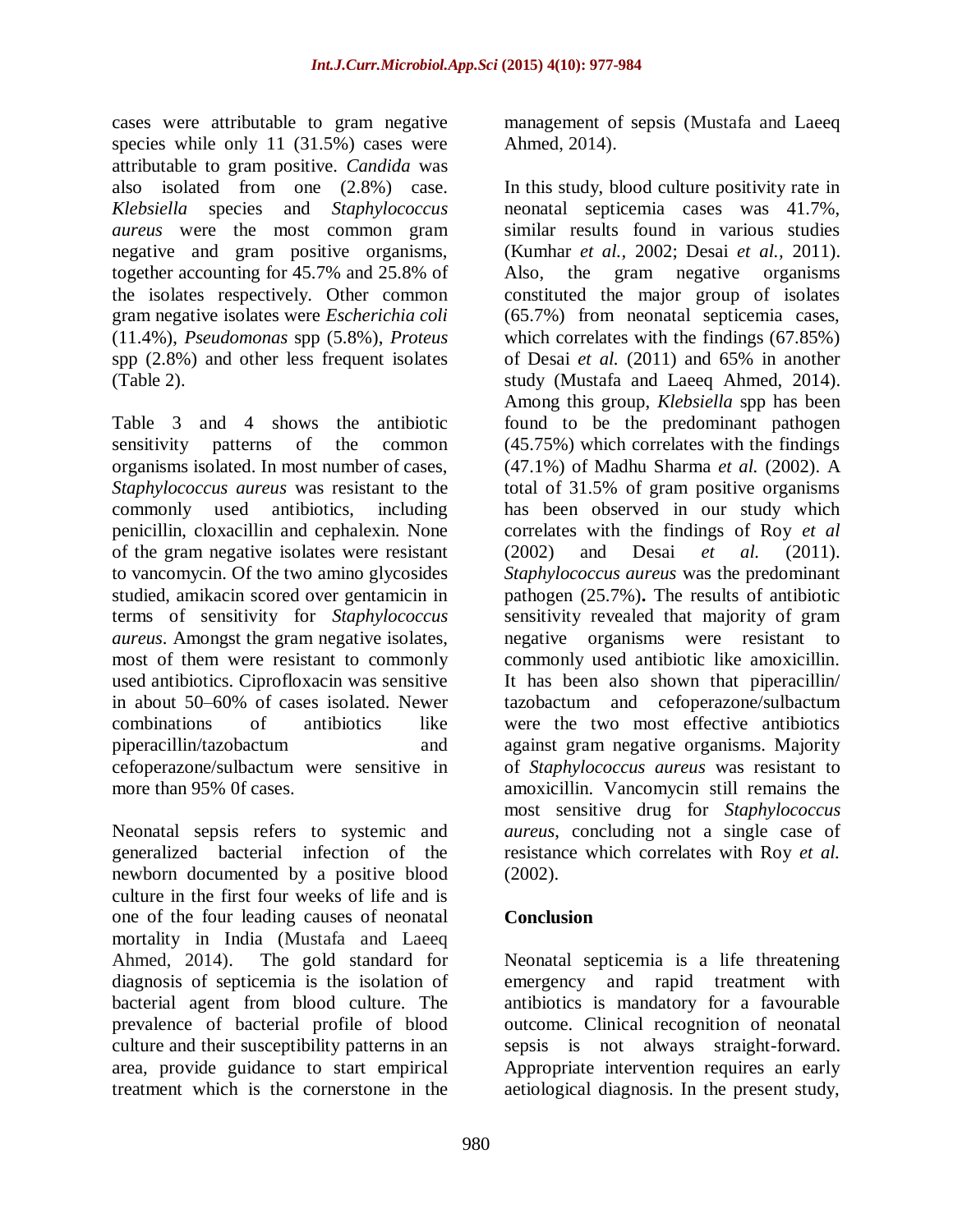*S. aureus* and Gram negative isolates were frequently found organisms. Classical empirical treatment of neonatal sepsis consists of amoxicillin and an aminoglycoside. In present study, frequent found pathogens were resistant to these antibiotics thus concluding that the use of these drugs might be ineffective. The

empirical regimen should be modified later based on the antibiogram of the isolates. Therefore, the present study reiterates the earlier findings and emphasizes the importance of antibiotic sensitivity testing of the pathogens encountered in particular neonatal settings to recognize the trend.

#### **Table.1** Demographic details of 84 neonates with clinical sepsis

| <b>PARAMETER</b>                             | VALUE (%)            |  |  |
|----------------------------------------------|----------------------|--|--|
| Neonates' characteristics                    |                      |  |  |
| Number of preterm neonates (%)               | 30 (35.7%)           |  |  |
| Birth weight (g) mean $+$ SD (range)         | $2.25+0.66(1.2-3.9)$ |  |  |
| <b>Sex</b>                                   |                      |  |  |
| Number of males                              | 50 (59.5%)           |  |  |
| Number of females                            | 34 (40.5%)           |  |  |
| <b>Maternal data</b>                         |                      |  |  |
| Number of cases with PROM>24 hrs             | $9(10.8\%)$          |  |  |
| Number of cases with meconium stained liquor | 12 (14.2%)           |  |  |
| <b>Type of delivery</b>                      |                      |  |  |
| Spontaneous vaginal delivery                 | 63 (75%)             |  |  |
| Caesarean section                            | $10(11.9\%)$         |  |  |
| Instrumental delivery                        | $9(10.7\%)$          |  |  |
| Assisted breech delivery                     | $1(1.1\%9)$          |  |  |

**Table.2** Number of microbial isolates from culture positive neonates (n=35)

| <b>ISOLATES</b>       | FREQUENCY OF ISOLATES |
|-----------------------|-----------------------|
|                       | (% )                  |
| Klebsiella            | $16(45.7\%)$          |
| Staphylococcus aureus | 9(25.7%)              |
| Escherichia coli      | 3(8.5%)               |
| Pseudomonas spp       | $2(5.8\%)$            |
| Proteus               | $1(2.8\%)$            |
| Acinetobacter         | $1(2.8\%)$            |
| <b>CONS</b>           | $2(5.8\%)$            |
| Candida               | $1(2.8\%)$            |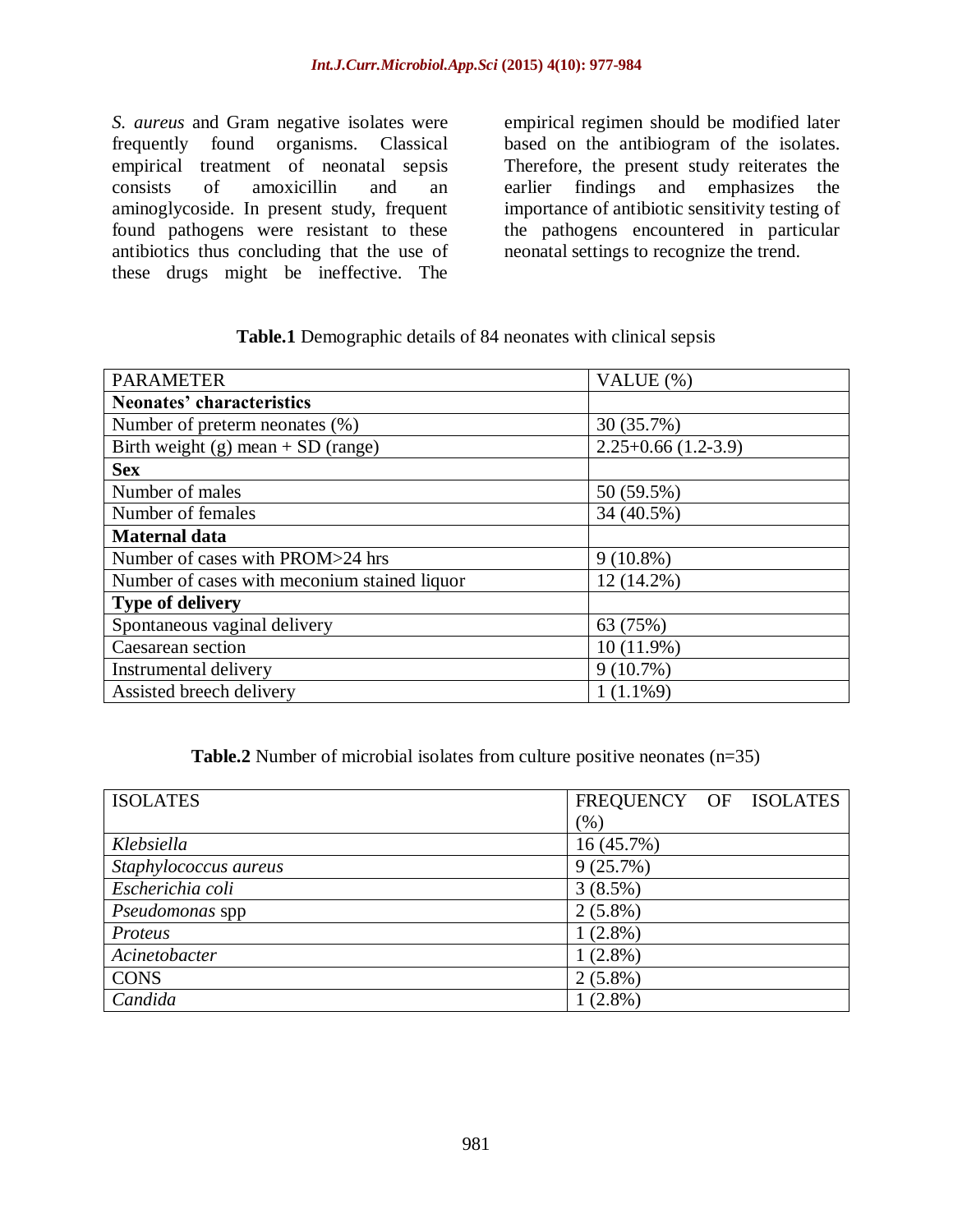#### *Int.J.Curr.Microbiol.App.Sci* **(2015) 4(10): 977-984**

| Antibiotic    | Resistant percentage of isolates (n) |              |  |
|---------------|--------------------------------------|--------------|--|
|               | Staphylococcus aureus $(n=25)$       | CONS $(n=2)$ |  |
| Amoxicillin   | 84% (21)                             | $100\%$ (2)  |  |
| Erythromycin  | 44% (11)                             | $50\%$ (1)   |  |
| Cephalexin    | $36\%$ (9)                           | $50\%$ (1)   |  |
| Gentamicin    | 48% (12)                             | $50\%$ (1)   |  |
| Vancomycin    |                                      |              |  |
| Ciprofloxacin | 40% (10)                             | $50\%$ (1)   |  |
| Amikacin      | $12\%$ (3)                           | 0            |  |

#### **Table.3** Antibiotic sensitivity pattern of gram positive isolates

**Table.4** Antibiotic sensitivity pattern of gram negative isolates

| Antibiotic    | Resistant percentage of isolates (n) |                 |                        |                            |  |
|---------------|--------------------------------------|-----------------|------------------------|----------------------------|--|
|               | Klebsiella $(n=16)$                  | $E.$ coli (n=3) | <i>Proteus</i> $(n=1)$ | <i>Pseudomonas</i> $(n=2)$ |  |
| Amoxicillin   | 100% (16)                            | $67\%$ (2)      | $100\%$ $(1)$          | 100(2)                     |  |
| Cotrimoxazole | 81.2% (13)                           | 67% (2)         | $100\%$ (1)            | 100(2)                     |  |
| Gentamicin    | 75% (12)                             | 67% (2)         | $100\%$ (1)            | 50(1)                      |  |
| Piperacillin- | $6.25\%$ (1)                         | $33\%$ (1)      | $\overline{0}$         | $\theta$                   |  |
| tazobactum    |                                      |                 |                        |                            |  |
| Cefoperazone- | $6.25\%$ (1)                         | $33\%$ (1)      | $\overline{0}$         | $\theta$                   |  |
| sulbactum     |                                      |                 |                        |                            |  |
| Cefotaxime    | $37.5\%$ (6)                         | $33\%$ (1)      | 100(1)                 | $50\%$ (1)                 |  |
| Ciprofloxacin | 68.7% (11)                           | $33\%$ (1)      | $\theta$               | $50\%$ (1)                 |  |
| Ceftriaxone   | $31.2\%$ (5)                         | $33\%$ (1)      | $100\%$ (1)            | 50% (10                    |  |

# **Acknowledgement**

I whole heartedly thank the laboratory technician staff Miss Suman and Mr. Gulab Singh for their help in media preparation and culture work.

# **Reference**

- Anderson-Berry, A.L., Bellig, L.L., Ohning, B.L. 2010. Neonatal sepsis.[Internet]. emedicine Pediatrics: Cardiac Disease and Critical Care Medicine 2010; 978352 [Updated 2010 Feb 23; Cited 2010 Sep 22]. Available from: <http://emedicine.medscape.com/> article/978352-overview
- Baron, E.J., Finegold, S.M. (Eds), 1994. Overview of conventional methods for bacterial identification, Chapt. 13. In: Bailey and Scott's diagnostic microbiology. Mosby Publishers, St. Louis. 167 Pp.
- Chacko, B., Sohi, I. 2005. Early onset neonatal sepsis. *Indian J. Pediatr.,* 72: 23–26.
- Desai, K.J., Malek, S.S., Parikh, A. 2011. Bacterial isolates and their antibiotics susceptibility patterns. *Gujarat Med. J.,* 66(1): 13–15.
- Edmond, K., Zaidi, A. 2010. New approaches to preventing, diagnosing, and treating neonatal sepsis. *PLoS Med.,* 7: e1000213.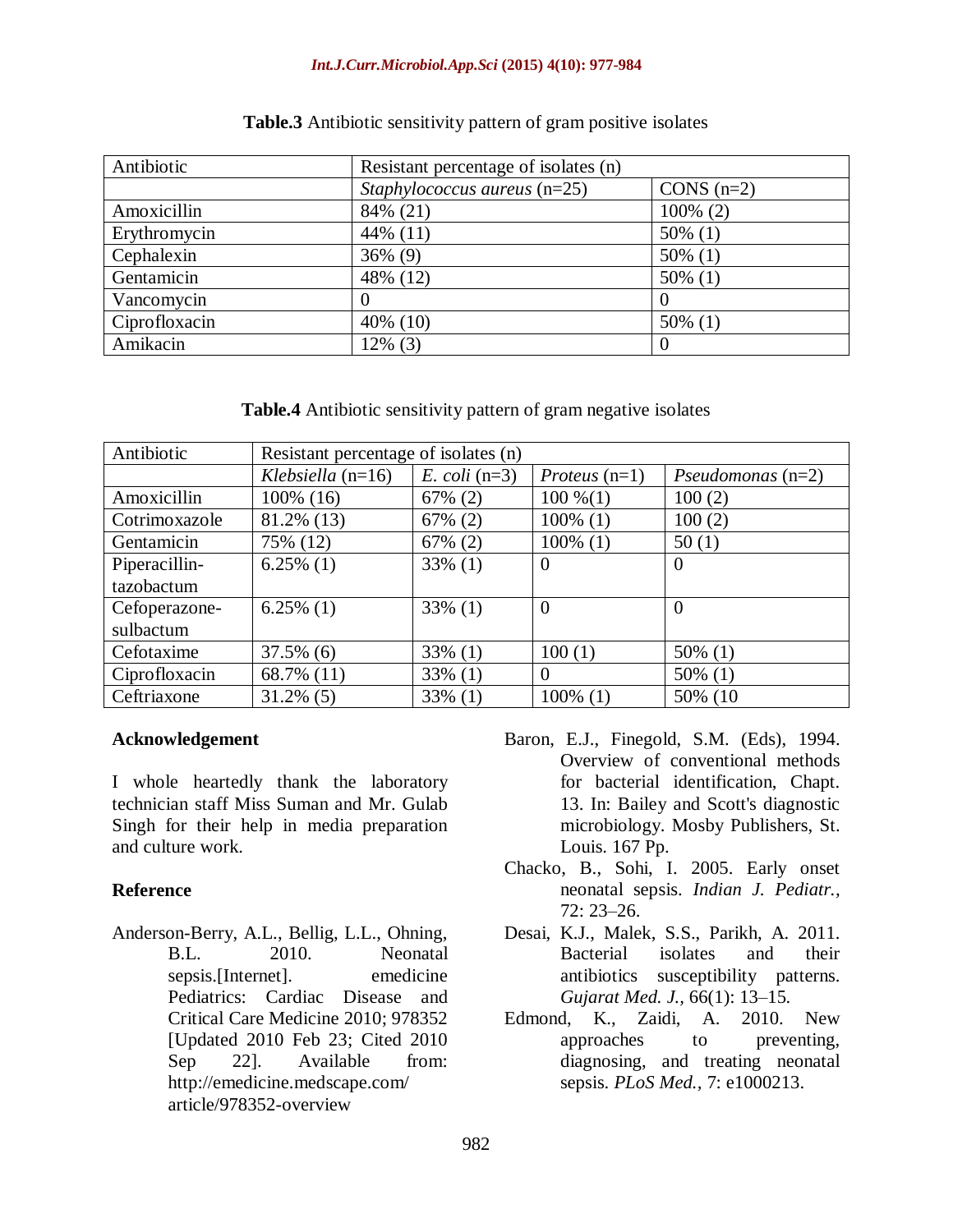- English, M., Ngama, M., Mwalekwa, L., Peshu, N. 2004. Sign and Symptoms of illness in Kenyan Infants aged less than 60 days. *Bull. WHO,* 82: 323– 329.
- Iregbu, K.C., Elegba, O.Y., Babaniyi, I.B. 2006. Bacteriological profile of neonatal septicaemia in a tertiary hospital in Nigeria. *Afr. Health Sci.,* 6: 151–154.
- Kaistha, N., Mehta, M., Singla, N., Garg, R., Chander, J. 2009. Neonatal septicemia isolates and resistance patterns in a tertiary care hospital of North India. *J. Infect. Dev. Ctries,* 4: 55–57.
- Klingenberg, C., Olomi, R., Oneko, M., Sam, N., Langeland, N. 2003. Neonatal morbidity and Mortality in Tanzanian tertiary care referral hospital. *Ann. Trop. Paediatr.,* 23: 293–299.
- Kumhar, G.D., Ramchandran, V.G., Piyush Gupta, *et al.* 2002. Bacteriologiacal analysis of blood culture isolates from neonates in a tertiary care hospital in India. *J. Health Popul. Nutr.,* 20(3): 156–159.
- Kumhar, G.D., Ramchandran, V.G., Piyush Gupta, *et al.* 2002. Bacteriologiacal analysis of blood culture isolates from neonates in a tertiary care hospital in India. *J. Health Popul. Nutr.,* 20(3): 156–159.
- Kuruvilla, K.A., Pillai, S., Jesudason, M., Jana, A.K. 1998. Bacterial profile of sepsis in a neonatal unit in south India. *Indian Pediatr.,* 35: 851–858.
- Maayan-Metzger, A., Barzilai, A., Keller, N., Kuint, J. 2009. Are the "good old" antibiotics still appropriate for early-onset neonatal sepsis? A 10 year survey. *Isr. Med. Assoc. J.,* 11: 138–142.
- Madhu Sharma, Nidhi Goel, Uma Choudhary, Ritu Aggarwal, Arora *et*

*al.,* 2002. Bacteraemia in children. *Indian J. Pediatr.,* 69(12): 1029– 1032

- Mugalu, J., Nakakeeto, M.K., Kiguli, S., Kaddu-Mullindwa, D.H. 2006. Aetiology, risk factors and immediate outcome of bacteriologically confirmed neonatal septicaemia in Mulago hospital, Uganda. *Afr. Health Sci.,* 6: 120– 126.
- Mustafa, M., Laeeq Ahmed, S. 2014. Bacteriological profile and antibiotic susceptibility patterns in neonatal septicemia in view of emerging drug resistance. *J. Med. Allied Sci.,* 4(1):  $2-8$ .
- National Neonatal Perinatal Database. [Internet]. NNPD report 2002-03 [cited 2010 Sep 22]. Available from: http:// www.newbornwhoccorg/pdf/nnpd\_r

eport\_2002-03 PDF; 2005

- Performance Standards for antimicrobial susceptibility testing. Eighth Information Supplement 2000. National Committee for Clinical Laboratory Standards (NCCLS). M2A7 Vol. 20, No. 1 and 2.
- Roy, I., Jain, A., Kumar, M., Aggarwal, S.K., *et al.* 2002. Bacteriology of neonatal septicemia in a tertiary care hospital of northern India. *Indian J. Med. Micobiol.,* 20(3): 156–159.
- Sanghvi, K.P., Tudehope, D.I. 1996. Neonatal bacterial sepsis in a neonatal intensive care unit: a 5 year analysis. *J. Paediatr. Child Health,* 32: 333–338.
- Singh, S.A., Dutta, S., Narang, A. 2003. Predictive clinical scores for diagnosis of late onset neonatal septicemia. *J. Trop. Pediatr.,* 49(4): 235–239.
- Stoll, B.J., Hansen, N., Fanaroff, A.A., *et al.*  2002. Changes in pathogens causing